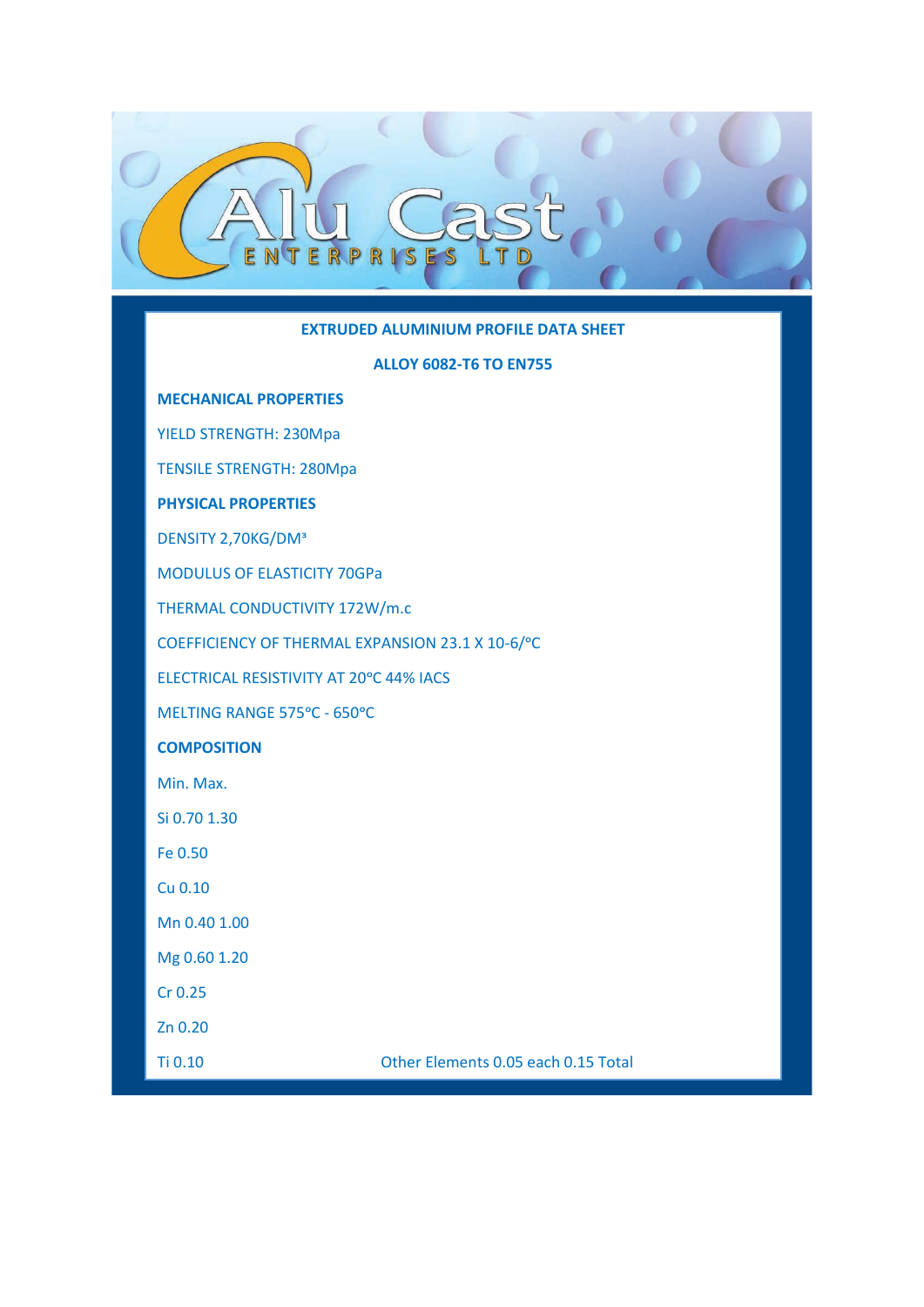# **Product specification data sheet: NG extruded gutter**

### **Materials:**

Aluminium profiles are extruded from aluminium alloy 6063 T5 and T6 complying with:

BS1474 – BS EN 12020-2:2001 / BS EN 755-9:2001

### **Paint finishes (Polyester Powder Coatings):**

F

Aluminium profiles can be dual colour polyester powder coated to BS6496.

AMS offers in house painting with the following paint suppliers:

Azko Nobel Interpon D,

Du Pont Alesta,

Beckers Powder

**Product specification data sheet: NG extruded gutter**

**MANUFACTURER:** ALU-CAST ENTERPRISES LTD

Unit 2 - Corbally Industrial Estate, Kanturk, Co. Cork

Tel: 029-50234/0872550340

Fax: 029-51226

Email: info@alucast.ie

Web: www.alucast.ie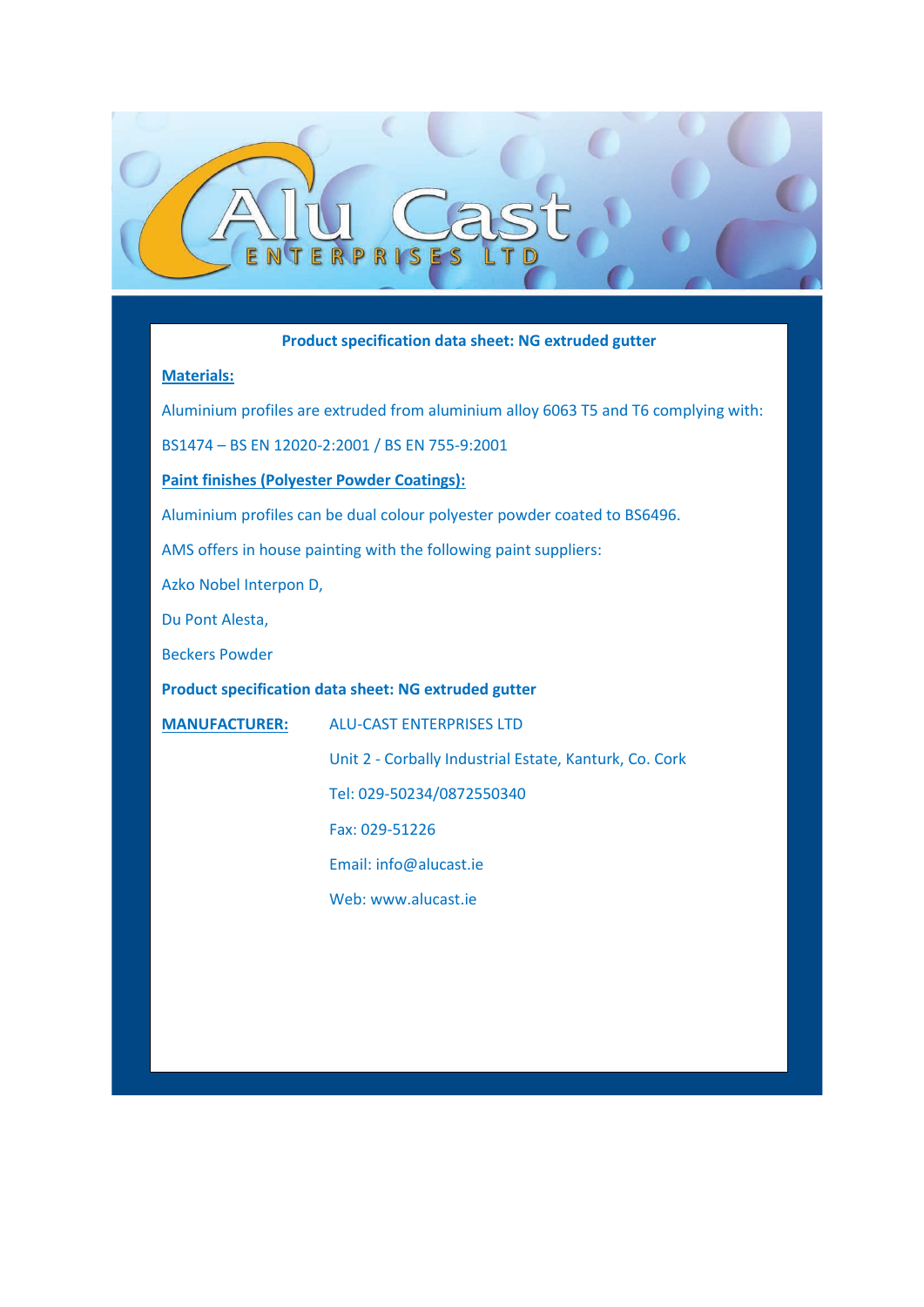

**PRODUCT:** NG extruded gutter (3mtr length)

**PRODUCT CODE**: NG5/-

**MATERIAL:** Marine Grade Extruded Aluminium to BS EN755-9:2001 / BS EN 12020-

2:2201.

Aluminium alloy 6063 to T5, T6 temper grade.

**GUAGE:** 2.0mm wall thickness

**SIZE:** 137.5mm width, 100mm depth

**CAPACITY:** 2.55 litres/sec (The flow capacity of ALU-CAST gutters is based on a rainfall

rate of 75mm/hr, the gutter being laid nominally level. Our figures are based

on an end outlet position.)

**FINISH:** Mill Finish or Polyester Powder Coated (BS EN12206-1: 2004) to selected RAL colour

**FIXING METHOD:** Extruded Fascia Brackets at maximum 1.0m centres.

2 no fixings, (No.5x50mm twin threaded stainless screw) per bracket

**JOINTING:** Internal joiner / wet seal jointing and sealed with recommended Low Modulus Sealant.

**ACCESSORIES:** Angles, Outlets, Stop Ends to be supplied by same Manufacturer.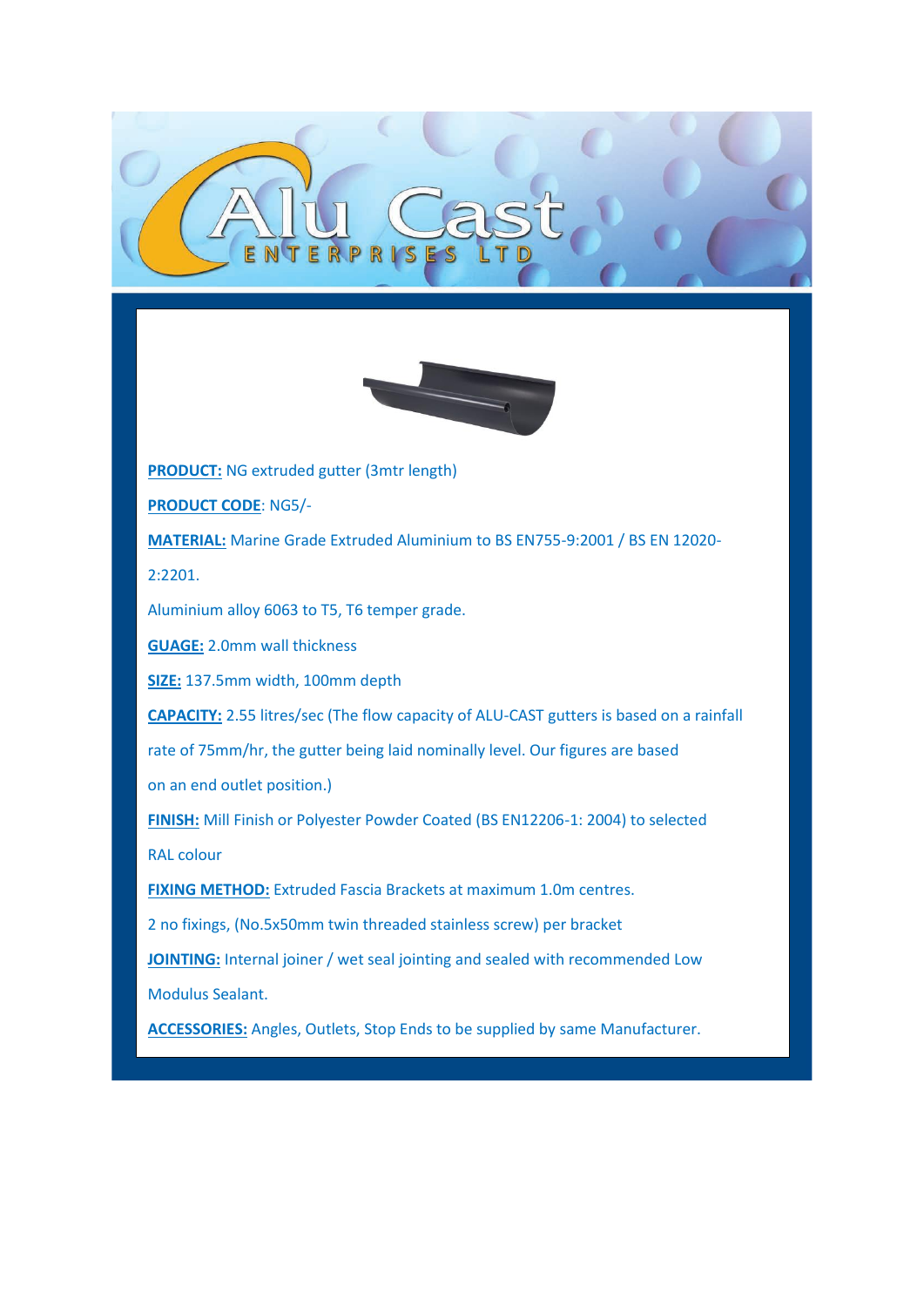# *Aqua-Flow* ALUMINIUM GUTTER RANGE

The Aqua-Flow range of extruded aluminium gutters are available in 3 profiles and 8 sizes. They are designed to provide flush fitting pipes with a modern, clean look. The range is ideally suited for projects seeking to have their rainwater system enhance the overall architectural design of the building.

### **APPLICATION**

- Specifically designed for modern contemporary buildings seeking to have a robust rainwater discharge system with high aesthetic.
- Concealed jointing (internal joiner) and fixing with external fascia bracket or direct fix (Moulded OG Profile)
- A clean contemporary aesthetic.

### **PERFORMANCE**

- Low maintenance, life expectancy of 40yrs
- Coefficient for thermal expansion 0.000023degC
- Do not aid combustion
- Melting point approximately 660C

### **INSTALLATION**

- Easy installation with snap fit internal joiners (Low Modulus Sealant)
- Bespoke brackets manufactured to suit design (Outlets, Angles, Stop Ends all
- manufactured to suit profiles)
- Faceted and True Radius Gutters sections available to design templates

### **MATERIAL**

- Extruded Aluminium to BS EN755-2:2008. Aluminium alloy 6063 to T6
- temper grade
- Lightweight, durable and non-corrodible (under normal atmospheric
- conditions)
- 100% recyclable

### **PROFILES/SIZES**

- Half Round 125mmØ, 150mmØ
- Moulded OG 101x75mm, 125x100mm, 150x100mm